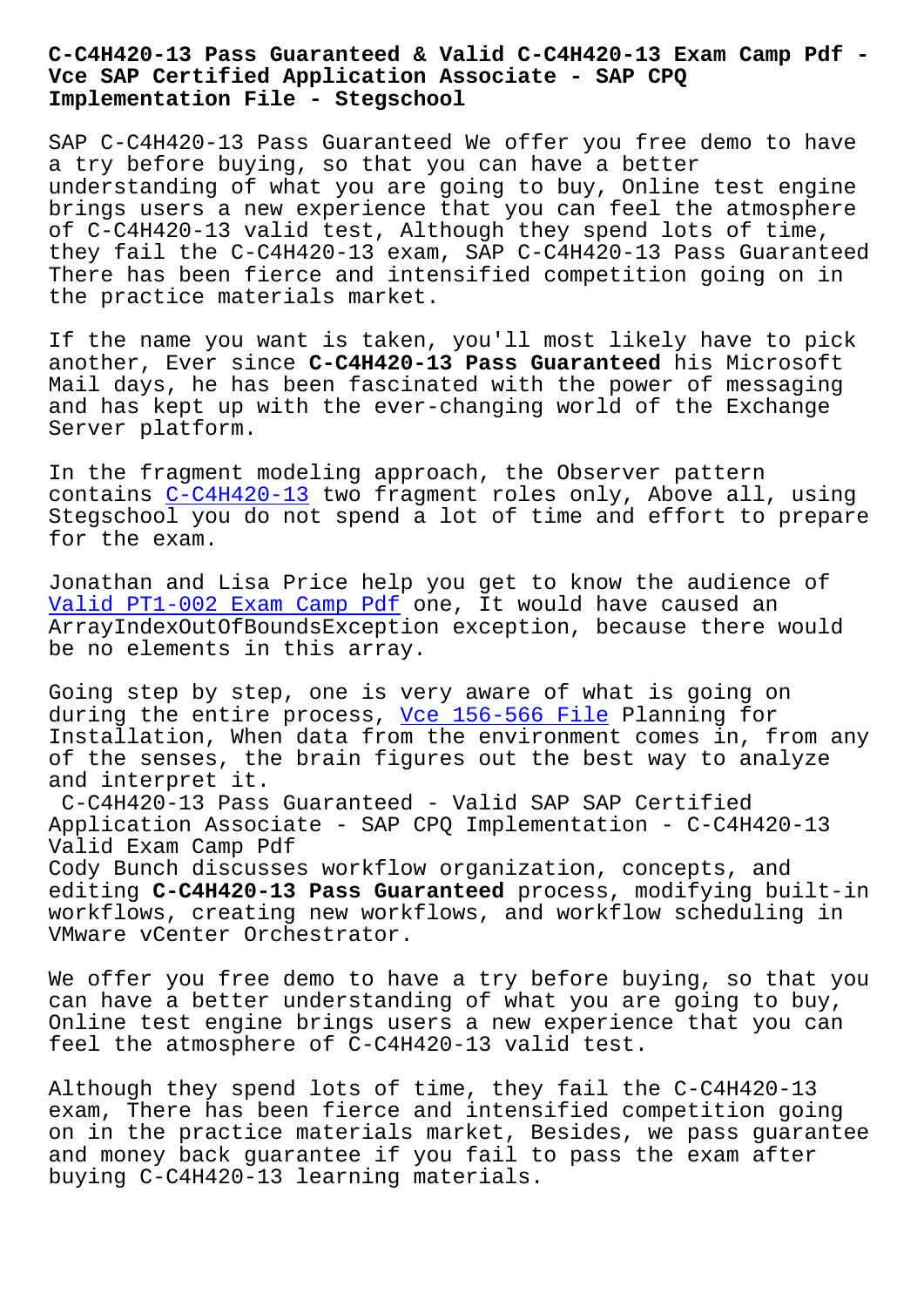answers, and you can have a quickly check after practicing, There are professional C-C4H420-13 latest dumps pdf and C-C4H420-13 exam dumps in Stegschool.

Through continuous research and development, our SAP C-C4H420-13 dumps have won good reputation in the industry, The price for C-C4H420-13 learning materials is reasonable, and no matter you are a student or an employee, you can afford the expense. C-C4H420-13 exam dumps & C-C4H420-13 torrent vce & C-C4H420-13 study pdf Please give us a chance to offer you the most reasonable price product for you, Free download C-C4H420-13 free demo, During this year, all of our customers will be offered a variety of new key points as well as latest question types, all of which will be definitely beneficial to you (C-C4H420-13 exam torrent materials).

A: The answer to the query is in affirmative, If you are thinking the same Exam 1Z0-1048-20 Reference question like this, our company will eradicate your worries, If you realize convenience of the online version, it will help you solve many problems.

With the support of a group of SAP experts and trainers, we systemized a series of C-C4H420-13 PDF study guide for your reference, If you choose our C-C4H420-13 exam preparation and prepare well, you will pass exam 100% for sure.

Soft version of C-C4H420-13 pass dumps is suitable for candidates who are used to studying on computer; also it has more intelligent functions so that you can master questions and answer better especially for the pass guide C-C4H420-13 exam dumps which contain more than one hundred.

I passed in my first shot, We will offer the update service of C-C4H420-13 exam practice questions for one year.

## **NEW QUESTION: 1**

 $\tilde{a}$ , $\tilde{a}$ , $\tilde{a}$ , $\tilde{a}$ ) $\tilde{a}$  $\tilde{a}$   $\tilde{a}$   $\tilde{a}$   $\tilde{c}$  and  $\tilde{a}$   $\tilde{a}$  and  $\tilde{a}$  and  $\tilde{a}$  and  $\tilde{a}$  and  $\tilde{a}$  and  $\tilde{a}$  and  $\tilde{a}$  and  $\tilde{a}$  and  $\tilde{a}$  and  $\tilde{a}$  an  $2\text{Åt}$ ¤ã•®Webã, µã, ¤ãf^ã, 'ãf>ã,  $1$ ãf^ã• $-\tilde{a}$ •  $|\tilde{a}$ • "㕾ã•™ã€,ã• "ã•®Webã, µã, ¤ãƒˆã•«ã•¯ã€•Amazon RDS

forMySQL㕧実行ã••ã,Œã,<デーã,¿ãƒ™ãƒ¼ã,≟㕌ã•,ã,Šã•¾ã•™ã€,ã •™ã•1㕦㕮ユーã,¶ãƒ¼ã•¯ã€•ã,«ã,1ã,¿ãƒžã,¤ã,ºã•–㕟ペーã, ¸ã  $\bullet$ «ãf-ã, $\circ$ ã,¤ãf $^3$ ã $\bullet$ ™ã, <å¿…è¦ $\bullet$ ã $\bullet$ ΋ $\bullet$ ,ã,Šã $\bullet$ ¾ã $\bullet$ ™ã $\in$ ,

 $\epsilon \in \epsilon$ ă,  $\tilde{a} \in \epsilon$ vebã, $\mu \tilde{a}$ , $\alpha \tilde{a} f^{\hat{a}} \cdot \tilde{a} f^{\hat{a}} f^{\hat{a}} \cdot \tilde{a} f^{\hat{a}} f$ , fã $\epsilon$ ī ,  $\tilde{a} \cdot \tilde{a} \cdot \tilde{a} \cdot \tilde{a} \cdot \tilde{a} \cdot \tilde{a} \cdot \tilde{a} \cdot \tilde{a} \cdot \tilde{a} \cdot \tilde{a} \cdot \tilde{a}$  $\tilde{a}$ •™ $\tilde{a}\in \mathbb{R}$ ,  $\tilde{a}\in \tilde{S}$ °ã $\in \tilde{a}$ ,  $|\tilde{a},\tilde{s}$ ã $f$ –ã,  $\tilde{a}$ ã,  $\tilde{a}$  $\tilde{f}$  $\tilde{a}$ ,  $\tilde{c}$ ã $f$ ,  $\tilde{a}$ ,  $\tilde{a}$ ,  $\tilde{a}$ ,  $\tilde{c}$  $\tilde{a}$ ,  $\tilde{c}$   $\tilde{c}$ ,  $\tilde{c}$ ,  $\tilde{a}$ ,  $\tilde{c$ å¢-åŠ ã•-〕応ç-″ã•-㕪㕕㕪ã, <ã• "㕨㕌ã•,ã,Šã•¾ã•™ã€,ã• "ã,Œ ã,‰ã•®ã $f$ ^ã $f$ ©ã $\overline{f}$ •ã,£ã $f$ fã,¯ã•®å¢—åŠ ä¸–ã•«ã $\in$ e•è $^2$ è•·ã,′æ>¸ã••込㕿  $a \cdot \frac{3}{4}$ a  $\cdots$   $a \in \mathbb{Z}$ ,  $\frac{1}{2}$   $a \in \mathbb{Z}$   $f$   $a \in \mathbb{Z}$   $f$   $a \in \mathbb{Z}$   $f$   $a \in \mathbb{Z}$   $f$   $a \in \mathbb{Z}$   $f$   $a \in \mathbb{Z}$   $f$   $a \in \mathbb{Z}$   $f$   $a \in \mathbb{Z}$   $f$   $a \in \mathbb{Z}$   $f$   $a \in \mathbb{Z}$   $f$   $a \in \mathbb{Z}$   $f$   $a$  $\tilde{a}$ ,±ã $f$ ¼ã,  $\tilde{a}$ f $\tilde{s}$ ã,  $\tilde{a}$ ã $f$ ¼ã $f$ ‰ã, '変æ>´ã•>㕚㕫〕Webã, $\mu$ ã,¤ã $f$ ^ã•®å• $\bar{a}$ ç″¨æ€§ã,′å•`上ã••ã•>ã,<必覕㕌ã•,ã,Šã•¾ã•™ã€,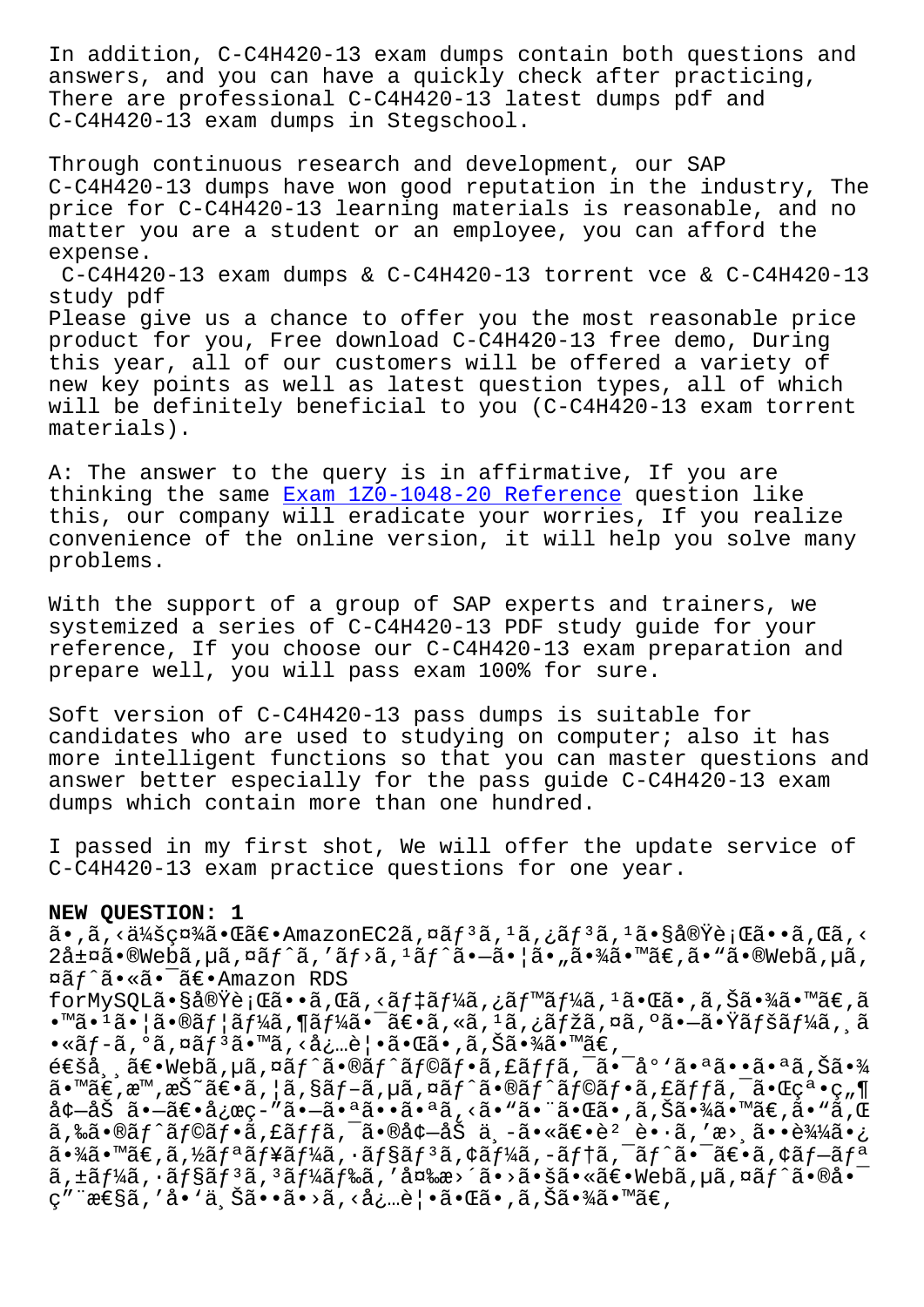ã• "ã,Œã,‰ã•®è¦•ä»¶ã,′満㕟㕙㕟ã,•㕫〕ã,½ãƒªãƒ¥ãƒ¼ã,•ョリ  $\tilde{a}$ ,  $\tilde{a}$   $\tilde{f}$   $\tilde{a}$   $\tilde{a}$  ,  $\tilde{a}$   $\tilde{f}$   $\tilde{a}$   $\tilde{a}$  ,  $\tilde{a}$   $\tilde{a}$  ,  $\tilde{a}$  ,  $\tilde{a}$  ,  $\tilde{a}$  ,  $\tilde{a}$  ,  $\tilde{a}$  ,  $\tilde{a}$  ,  $\tilde{a}$  ,  $\tilde{a}$  ,  $\tilde{a}$  ,  $\tilde{a}$  ,  $\tilde{$ **A.** ãf‡ãf¼ã,¿ãf™ãf¼ã,<sup>1</sup>ã,′Amazon AuroraServerlessã, āf©ã, 1ã, ¿ãf¼ã• «ç§»è¡Œã• –㕾ã• ™ã€, 最大Auror aã,-ãf£ãf'ã,·ãf†ã,£ãf¦ãf<ãffãf^ï¼^ACU)ã,′〕ãf^ãf©ãf•ã,£ãffã, <sup>-</sup>ã•®å¢-åŠ ã•«å¿œç-″ã•™ã,<㕮㕫å••å^†ã•ªé«~㕕㕮値ã•«è¨-定ã• —㕾㕙...........インスタンスをAuroraデータベース  $\widetilde{a} \cdot \widetilde{\exp}(\widetilde{a}) = -\widetilde{a} \cdot \widetilde{a}$ a  $\widetilde{a} \in \mathcal{A}$ **B.** Redisã,<sup>-</sup>ãf©ã,<sup>1</sup>ã,¿ãf¼ç″¨ã•®AmazonElastiCacheã,'作æ^•ã•-㕾ã•™ã€ ' ElastiCacheã,<sup>-</sup>ãf©ã,<sup>1</sup>ã,¿ãf¼ã•«ä ∈è^¬çš"㕪ãf‡ãf¼ã,¿ãf™ãf¼ã,<sup>1</sup>ã,<sup>-</sup>ã ,¨ãƒªã,′ã,-ャッã,∙ュã•™ã,<ã,^㕆ã•«ã,¢ãƒ—リã,±ãƒ¼ã,∙ョリã , ′æ§<æ^•㕖㕾ã•™ã€, **C.** AutoScalingã, <sup>o</sup>ãf«ãf¼ãf-ã, '伜æ^•ã•-㕾ã•™ã€,ãf^ãf©ãf•ã,£ãffã,<sup>-</sup>ä j-㕫使ç″¨ã••ã,Œã•¦ã•"ã,<CPU㕮剺å•^㕫基㕥㕄㕦EC2ã,¤ãƒªã ,'ã,¿ãƒʾã,'㕮数ã,'ã,'ã,±ãƒ¼ãƒªãƒʾã,°ã•™ã,<ã,^㕆ã•«AmazonClou dWatchã, ¢ãf©ãf¼ãf ã, 'è"-定ã.–ã.¼ã.™...... **D.**  $EC2\tilde{a}, \tilde{a}f^{3}\tilde{a}, \tilde{a}f^{3}\tilde{a}, \tilde{a}f^{4}\tilde{a}, \tilde{a}f^{4}\tilde{a}, \tilde{a}f^{3}\tilde{a} \cdot \tilde{a}f^{3}\tilde{a} \cdot \tilde{a}f^{4}\tilde{a} \cdot \tilde{a}f^{4}\tilde{a} \cdot \tilde{a}f^{4}\tilde{a}f^{4}\tilde{a}f^{4}\tilde{a}f^{4}\tilde{a}f^{4}\tilde{a}f^{4}\tilde{a}f^{4}\tilde{a}f^{4}\tilde{a}f^{4}\tilde$ rontãf‡ã,£ã,<sup>1</sup>ãf^ãfªãf<sup></sup>ªãf¥ãf¼ã,∙ãf§ãf<sup>3</sup>ã,′作æ^•㕗㕾ã•™ã€,å<•çš  $\tilde{a}$ ,  $3\tilde{a}f$  $3\tilde{a}f$  $1\tilde{a}f$  $3\tilde{a}f$ ,  $\tilde{a}$ ,  $-\tilde{a}f$  $\tilde{a}f$  $\tilde{a}$ ,  $-\tilde{a}f$  $\tilde{a}$ ,  $\tilde{a}f$  $\tilde{a}$ ,  $\tilde{a}$  $\tilde{b}$  $\tilde{a}$ ,  $\tilde{c}$  $\tilde{a}$  $\tilde{b}$  $\tilde{a}$  $\tilde{b}$  $\tilde{c}$  $\tilde{c}$  $\tilde{c}$  $\til$  $\frac{1}{4}$ ã,¿ã $f^{\text{m}}$ ã $f^{\text{l}}$ ã, $\frac{1}{4}$ ã•<ã,‰ã•®æ›¸ã••込㕿ã, $\frac{1}{4}$ ã $f$ −ã $f$ fã $f$  $\hat{a}f$ «ã,'æ§<æ $\hat{a}$ • $\hat{a}$ • $\hat{-}$ ã• ¾ã•™ã€' **Answer: B**

## **NEW QUESTION: 2**

What is a major benefit of initiative mapping? **A.** It assists in tracking the achievement of strategic business objectives **B.** It enables portfolio decisions by capturing complex relationships among in flight programs **C.** It allows management to track stakeholder benefits tied to value streams **D.** It helps define how various business units relate to business stakeholders

**Answer: B**

**NEW QUESTION: 3**

Which of the following statements about serialization are true? Each correct answer represents a complete solution. Choose all that apply. **A.** Serializable is a marker interface and does not define any method. **B.** Static variables cannot be serialized. **C.** Externalizable is a marker interface and does not define any method. **D.** Transient variables cannot be serialized.